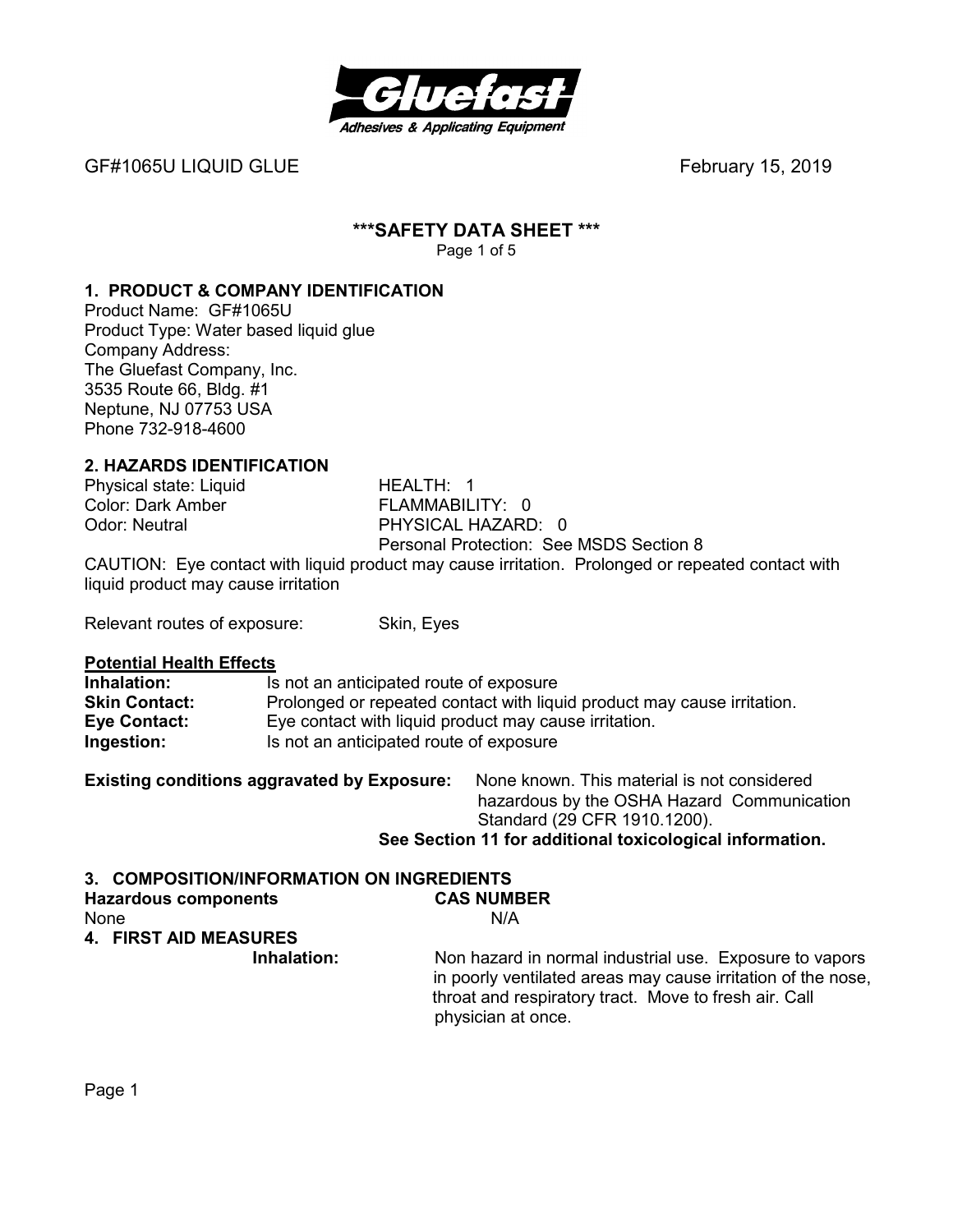

GF#1065U LIQUID GLUE
and the state of the state of the state of the state of the state of the state of the state of the state of the state of the state of the state of the state of the state of the state of the state of th

### **\*\*\*SAFETY DATA SHEET \*\*\***

Page 2 of 5

| <b>Skin contact:</b>                                                    | Prolonged or repeated contact with liquid may cause irritation. Wash affected<br>area with soap and water. Launder contaminated clothing before reuse.                                                      |                                                                                                         |  |
|-------------------------------------------------------------------------|-------------------------------------------------------------------------------------------------------------------------------------------------------------------------------------------------------------|---------------------------------------------------------------------------------------------------------|--|
| Eye contact:                                                            | Flush immediately with water for 15 minutes. Consult a physician if irritation<br>persists.                                                                                                                 |                                                                                                         |  |
| Ingestion:                                                              | Not an anticipated route of exposure. Small amounts are not anticipated to be<br>harmful. Do not induce vomiting. Get immediate medical attention. Never give<br>anything by mouth to an unconscious person |                                                                                                         |  |
| <b>5. FIRE FIGHTING MEASURES</b>                                        |                                                                                                                                                                                                             |                                                                                                         |  |
| Flash point:                                                            |                                                                                                                                                                                                             | Non flammable                                                                                           |  |
| Auto ignition temperature:                                              |                                                                                                                                                                                                             | Not applicable                                                                                          |  |
| Flammable/Explosive limits - lower:                                     |                                                                                                                                                                                                             | Not applicable                                                                                          |  |
| Flammable/Explosive limits - upper:                                     |                                                                                                                                                                                                             | Not applicable                                                                                          |  |
| Extinguishing media:                                                    |                                                                                                                                                                                                             | CO <sup>2</sup> ; Dry chemical; Foam                                                                    |  |
| <b>Special firefighting procedures:</b>                                 |                                                                                                                                                                                                             | Not applicable                                                                                          |  |
| Unusual fire or explosion hazards:                                      |                                                                                                                                                                                                             | Not applicable                                                                                          |  |
| <b>Hazardous combustion products:</b><br>6. ACCIDENTAL RELEASE MEASURES |                                                                                                                                                                                                             | Not Established                                                                                         |  |
|                                                                         |                                                                                                                                                                                                             | Dike if necessary, contain spill with inert absorbent and                                               |  |
|                                                                         |                                                                                                                                                                                                             | transfer to containers for disposal. Keep spilled product<br>out of sewers, watersheds or water systems |  |
|                                                                         |                                                                                                                                                                                                             |                                                                                                         |  |
| <b>Environmental precautions:</b>                                       |                                                                                                                                                                                                             | Do not allow material to contaminate ground water system.                                               |  |
|                                                                         |                                                                                                                                                                                                             | No special environmental precautions required.                                                          |  |
| <b>Clean-up methods:</b>                                                |                                                                                                                                                                                                             | Spills should be taken up with suitable                                                                 |  |
|                                                                         |                                                                                                                                                                                                             | absorbent and placed in containers. Spill area                                                          |  |
|                                                                         |                                                                                                                                                                                                             | can be washed with water; collect wash water for                                                        |  |
|                                                                         |                                                                                                                                                                                                             | approved disposal. Do not flush to storm sewer or                                                       |  |
|                                                                         |                                                                                                                                                                                                             | waterway. Contact state or town municipalities for                                                      |  |
|                                                                         |                                                                                                                                                                                                             | proper disposal instructions.                                                                           |  |
| 7. HANDLING AND STORAGE                                                 |                                                                                                                                                                                                             |                                                                                                         |  |
| Handling:                                                               |                                                                                                                                                                                                             | Open drum in ventilated area. Avoid breathing vapors.<br>$40 - 100$ F                                   |  |
|                                                                         |                                                                                                                                                                                                             |                                                                                                         |  |
| Storage:                                                                |                                                                                                                                                                                                             | Store at room temperature. Rotate stock                                                                 |  |
|                                                                         |                                                                                                                                                                                                             | using oldest material first. Shelf life is six                                                          |  |
|                                                                         |                                                                                                                                                                                                             | months. KEEP FROM FREEZING.                                                                             |  |
|                                                                         |                                                                                                                                                                                                             |                                                                                                         |  |
| Page 2                                                                  |                                                                                                                                                                                                             |                                                                                                         |  |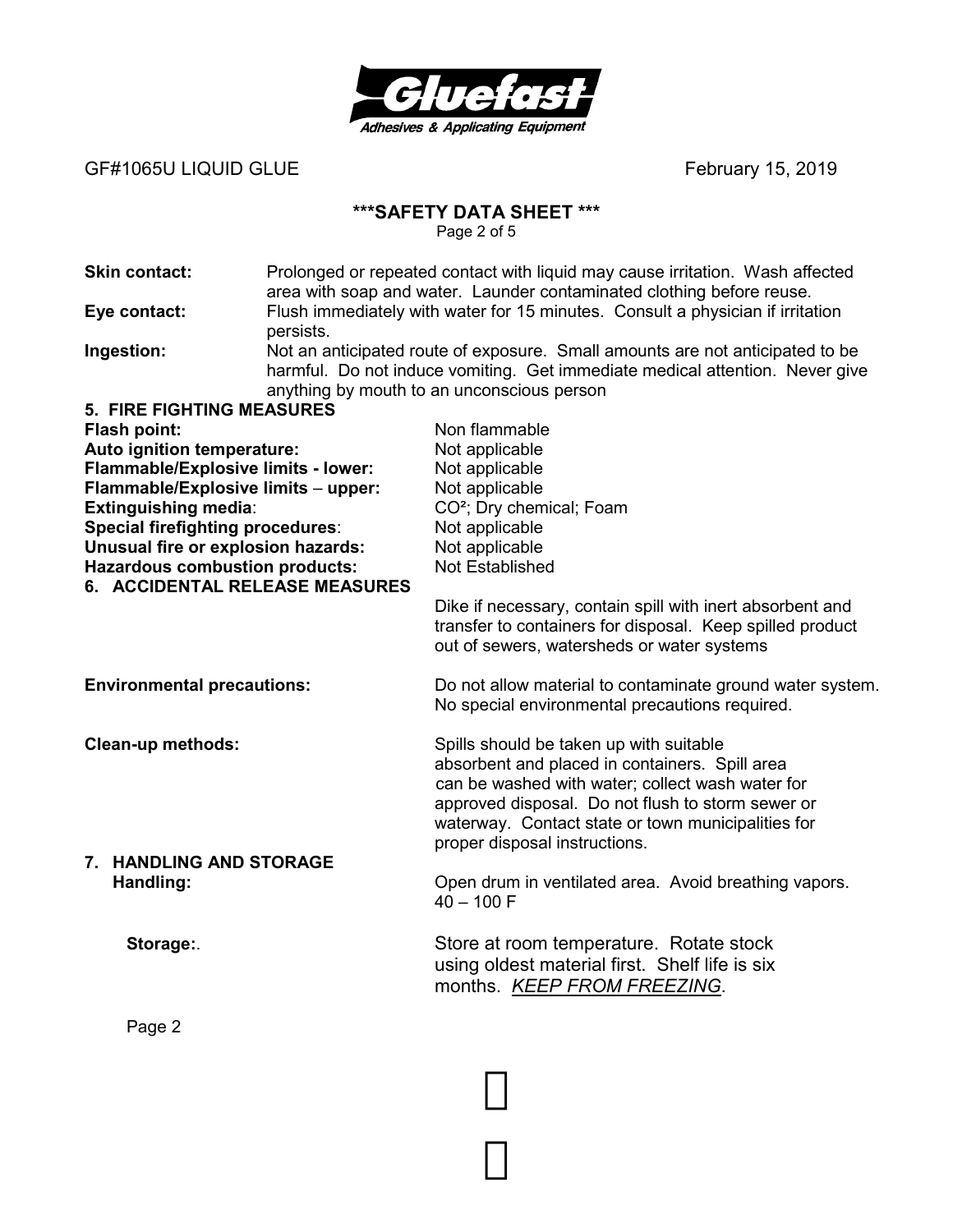

GF#1065U LIQUID GLUE
and the state of the state of the state of the state of the state of the state of the state of the state of the state of the state of the state of the state of the state of the state of the state of th

#### **\*\*\*SAFETY DATA SHEET \*\*\***  Page 3 of 5

#### **8. EXPOSURE CONTROLS/PERSONAL PROTECTION**

**Employers should complete an assessment of all workplaces to determine the need for, and selection of, proper exposure controls and protective equipment for each task performed.** 

| <b>Hazardous components</b>             | <b>ACGIH TLV</b>                                                                                                                                                                                                                                                                                                     | <b>OSHA PEL</b> | <b>AIHA WEEL</b>                                                                                                | <b>OTHER</b> |
|-----------------------------------------|----------------------------------------------------------------------------------------------------------------------------------------------------------------------------------------------------------------------------------------------------------------------------------------------------------------------|-----------------|-----------------------------------------------------------------------------------------------------------------|--------------|
| None                                    | None                                                                                                                                                                                                                                                                                                                 | None            | None                                                                                                            | None         |
| <b>Engineering controls:</b>            | General room ventilation is usually adequate. Local<br>exhaust ventilation is recommended when general<br>ventilation is not sufficient to control airborne<br>contamination.                                                                                                                                        |                 |                                                                                                                 |              |
| <b>Respiratory protection:</b>          | No personal respiratory protective equipment normally<br>required. Where the potential exists for exposure to<br>decomposition products due to heating or elevated<br>temperatures, wear NIOSH approved respiratory<br>protection as appropriate. Observe OSHA regulations<br>for respiratory use (29 CFR 1910.134). |                 |                                                                                                                 |              |
| <b>Eyeface protection:</b>              | splashing or spraying of product exists.                                                                                                                                                                                                                                                                             |                 | Safety goggles or safety glasses with side shields. Full<br>face protection should be used if the potential for |              |
| <b>Skin protection:</b>                 | protective clothing.                                                                                                                                                                                                                                                                                                 |                 | Use impermeable gloves and protective clothing as<br>necessary to prevent skin contact. Wear suitable           |              |
| 9. PHYSICAL AND CHEMICAL PROPERTIES     |                                                                                                                                                                                                                                                                                                                      |                 |                                                                                                                 |              |
| <b>Physical state:</b>                  | Liquid                                                                                                                                                                                                                                                                                                               |                 |                                                                                                                 |              |
| Color:                                  | Dark Amber                                                                                                                                                                                                                                                                                                           |                 |                                                                                                                 |              |
| Odor:                                   | <b>Neutral</b>                                                                                                                                                                                                                                                                                                       |                 |                                                                                                                 |              |
| <b>Odor threshold:</b>                  | Not established                                                                                                                                                                                                                                                                                                      |                 |                                                                                                                 |              |
| Ph:                                     | 9.5                                                                                                                                                                                                                                                                                                                  |                 |                                                                                                                 |              |
| <b>Vapor Pressure:</b>                  | Not established                                                                                                                                                                                                                                                                                                      |                 |                                                                                                                 |              |
| <b>Boiling Point/range:</b>             | $>212F$                                                                                                                                                                                                                                                                                                              |                 |                                                                                                                 |              |
| <b>Freezing Point/range:</b>            | Below 32°F                                                                                                                                                                                                                                                                                                           |                 |                                                                                                                 |              |
| <b>Specific gravity:</b>                | 1.2                                                                                                                                                                                                                                                                                                                  |                 |                                                                                                                 |              |
| Vapor density:                          | Not applicable                                                                                                                                                                                                                                                                                                       |                 |                                                                                                                 |              |
| <b>Flash Point:</b>                     | Not applicable                                                                                                                                                                                                                                                                                                       |                 |                                                                                                                 |              |
| Flammable/Explosive limits - lower:     | Not applicable                                                                                                                                                                                                                                                                                                       |                 |                                                                                                                 |              |
| Flammable/Explosive limits - upper:     | Not applicable                                                                                                                                                                                                                                                                                                       |                 |                                                                                                                 |              |
| <b>Autoignition temperature:</b>        | Not applicable                                                                                                                                                                                                                                                                                                       |                 |                                                                                                                 |              |
| <b>Evaporation rate:</b>                | Not applicable                                                                                                                                                                                                                                                                                                       |                 |                                                                                                                 |              |
| <b>Solubility in water:</b>             | Miscible                                                                                                                                                                                                                                                                                                             |                 |                                                                                                                 |              |
| Partition coefficient (n-octanol/water) | Not available                                                                                                                                                                                                                                                                                                        |                 |                                                                                                                 |              |
| <b>VOC content:</b>                     |                                                                                                                                                                                                                                                                                                                      |                 | 0.1g VOC/liter of material (VOC theoretically<br>determinded using EPA Publication 450/3-84-019                 |              |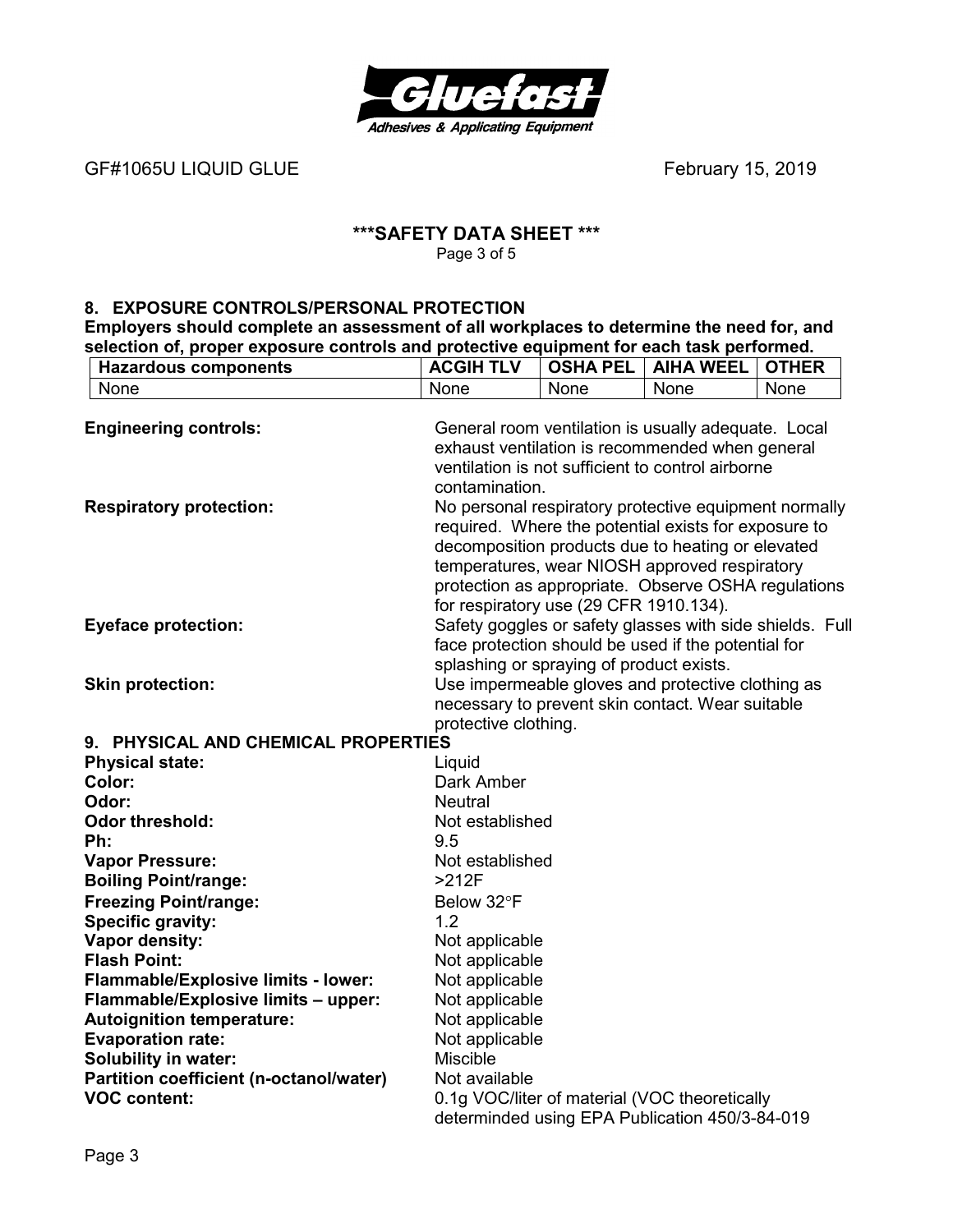

# GF#1065U LIQUID GLUE
and the state of the state of the state of the state of the state of the state of the state of the state of the state of the state of the state of the state of the state of the state of the state of th

#### **\*\*\*SAFETY DATA SHEET \*\*\***

Page 4 of 5

#### **10. STABILITY AND REACTIVITY**

| Stability                        | Stable                           |
|----------------------------------|----------------------------------|
| Hazardous reactions:             | Will not occur.                  |
| Hazardous decomposition products | Not Established                  |
| Incompatible materials:          | Materials that react with water. |
| Conditions to avoid:             | Do not freeze.                   |

#### **11. TOXICOLOGICAL INFORMATION**

| <b>Hazardous components</b> |      | NTB Carcinogen   IARC Carcinogen | <b>OSHA Carcinogen</b><br>(Specifically Regulated) |
|-----------------------------|------|----------------------------------|----------------------------------------------------|
| None                        | None | <b>None</b>                      | None                                               |
|                             |      |                                  |                                                    |
| <b>Hazardous components</b> |      | <b>Health Effects/</b>           |                                                    |
|                             |      | <b>Target Organs</b>             |                                                    |
| None                        |      | <b>None</b>                      |                                                    |
|                             |      |                                  |                                                    |

#### **12. ECOLOGICAL INFORMATION**

Ecological information: N/A

#### **13. DISPOSAL CONSIDERATIONS**

#### **Information provided is for unused product only.**

| Recommended method of disposal: | Legal disposition of waste is the responsibility of the<br>owner/generator of the waste. Applicable federal, state<br>and/or local regulations must be followed during<br>treatment, storage, or disposal of waste containing this |
|---------------------------------|------------------------------------------------------------------------------------------------------------------------------------------------------------------------------------------------------------------------------------|
| Hazardous waste number:         | product.<br>Not a RCRA hazardous waste.                                                                                                                                                                                            |
|                                 |                                                                                                                                                                                                                                    |

#### **14. TRANSPORT INFORMATION**

U.S. Department of Transportation Ground (49 CFR)

| Proper shipping name:                                                                     | GF1065UGL, GF1065UPL, GF1065UDR       |
|-------------------------------------------------------------------------------------------|---------------------------------------|
| Hazard class or division:                                                                 | <b>None</b>                           |
| Identification number:                                                                    | <b>None</b>                           |
| Packing group:                                                                            | Carton, 5-gallon pail, 55 gallon drum |
| Product is not regulated, non hazardous and not restricted for transport by air or water. |                                       |

Page 4